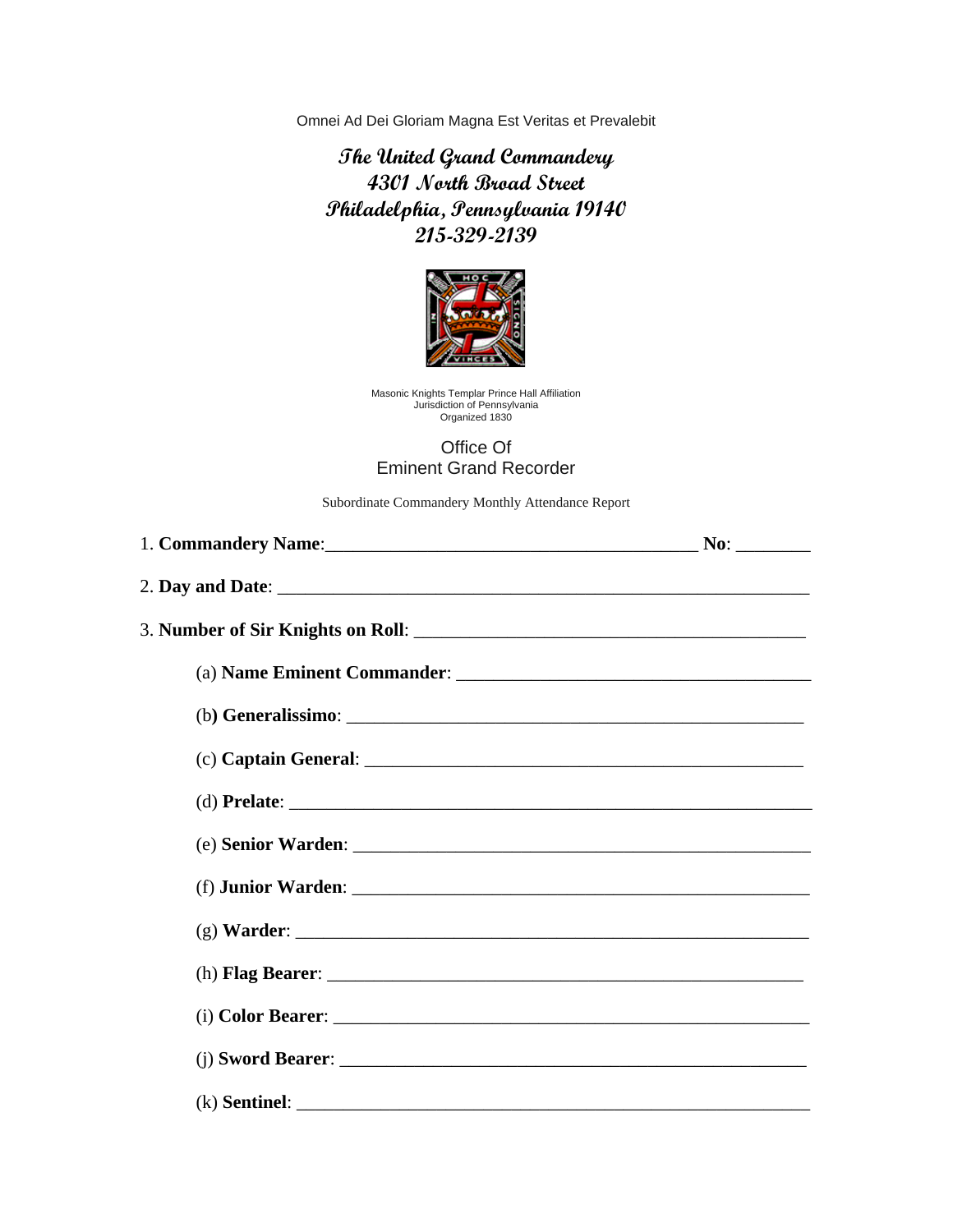| (0) Treasurer: $\_\_$                                                       |  |  |
|-----------------------------------------------------------------------------|--|--|
|                                                                             |  |  |
|                                                                             |  |  |
|                                                                             |  |  |
|                                                                             |  |  |
|                                                                             |  |  |
|                                                                             |  |  |
|                                                                             |  |  |
|                                                                             |  |  |
|                                                                             |  |  |
|                                                                             |  |  |
|                                                                             |  |  |
|                                                                             |  |  |
| 5. Commandery Festive Days Participation:                                   |  |  |
| (a) Christmas Toast $#$ ________                                            |  |  |
|                                                                             |  |  |
|                                                                             |  |  |
| (d) Passion Night Services $#$ _________                                    |  |  |
| (d) Cyrene's Memorial Service $#$ _____                                     |  |  |
| 6. Number of Dispensation Request # _______ Number of Dispensation # ______ |  |  |

7. Number of Drop Sir Knight's # \_\_\_\_\_\_ Number of Demits # \_\_\_\_\_\_